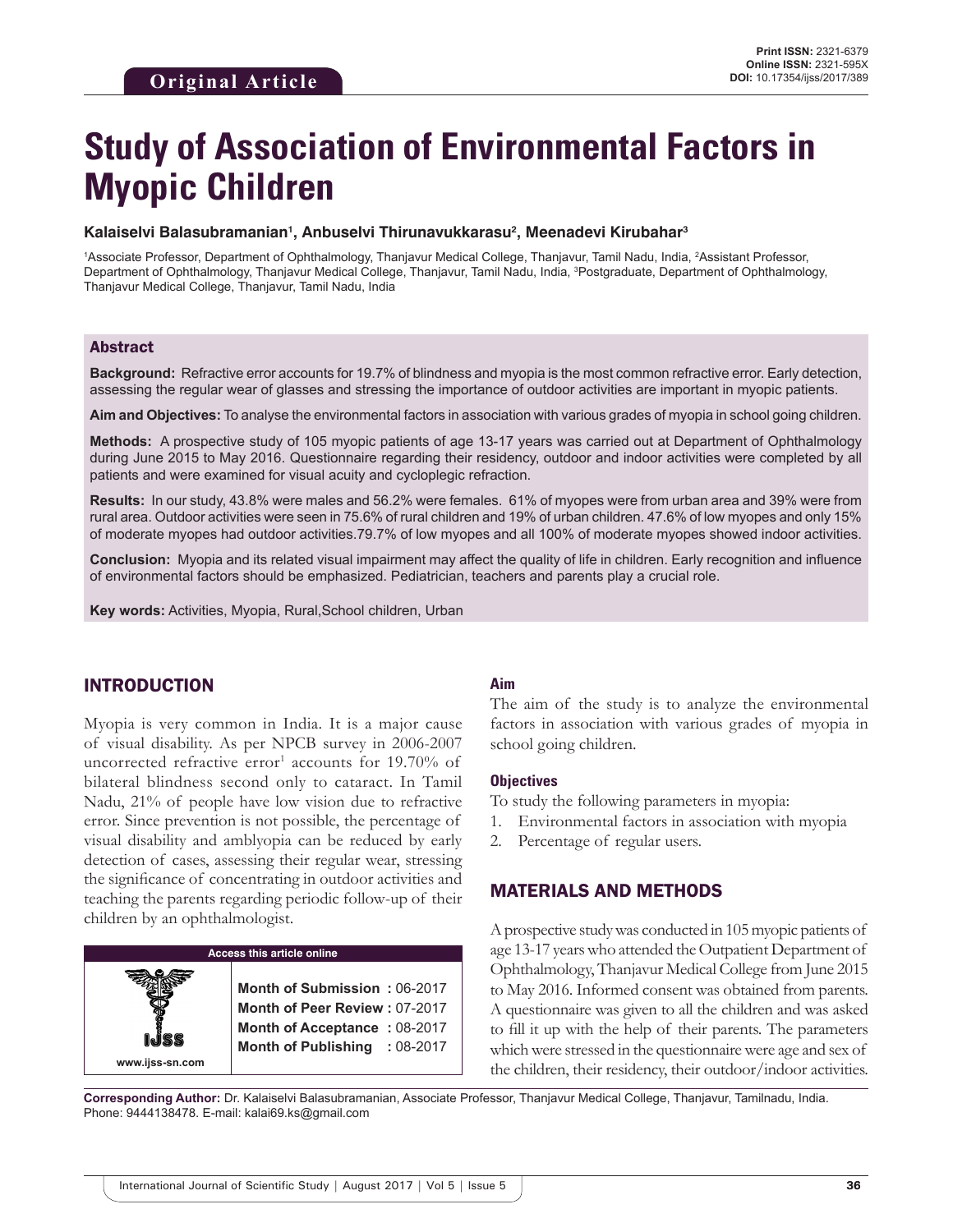## **Inclusion Criteria**

- 1. Children with myopia (low to high degree myopia)
- 2. Children in the age group of 13-17 years
- 3. Both males and females included.

## **Exclusion Criteria**

- 1. Children <13 and more than 17 years
- 2. Children with congenital anomalies
- 3. Children with previous ocular trauma or surgery.

The criteria regarding outdoor activities as per the study were playing outdoor games or staying outdoors for 1 h or more in a day.

The criteria regarding indoor activities as per the study were continuous reading for more than 2 h or playing with electronic gadgets (laptop, mobiles, and video games) for more than 1 h or watching television for more than 2 h in a day.

The criteria for irregular users as per this study were those who have been prescribed spectacles in the previous 6 months by an ophthalmologist and who were not wearing the spectacles.

Refraction was done in two stages, first under cycloplegic drug using 2% homatropine which was instilled in the inferior conjunctival *cul-de-sac* twice at an interval of 10 min. Cycloplegia was considered complete if pupil dilated to 6mm or more and there was no pupillary reflex. Retinoscopy was done using a streak retinoscope. Subjective acceptance was done at a visit after 1 week and post mydriatic test was done. The refractive error was documented based on the subjective acceptance. The children were prescribed with spectacles. The examination was done by a single trained person to avoid inter observer variations.

# RESULTS

Among 105 children who attended the outpatient department, 56.2% were females and 43.8% were males (Table 1), and 61% were town residents and 39% were village residents (Table 2).

In our study, out of 105 children, 41.9% of children had involvement in outdoor activities (Table 3) and 83.8% of children showed involvement in indoor activities (Table 4).

In our study, out of 105 children, 90 children were regular users, and 15 were irregular users (Table 5 and Chart 1).

Among 105 children examined, 80% came under the category of low myopia (<3.00 D), 19% under moderate myopia  $(3.00-6.00)$ , and only 1% was high myopia **Chart 1: Usage of spectacles** 

|              | <b>Table 1: Sex distribution</b> |           |              |  |  |  |
|--------------|----------------------------------|-----------|--------------|--|--|--|
| Age (years)  | <b>Male</b>                      | Female    | <b>Total</b> |  |  |  |
| 13           | 15                               | 36        | 51           |  |  |  |
| 14           | 15                               |           | 22           |  |  |  |
| 15           |                                  | 11        | 18           |  |  |  |
| 16           | 6                                |           | 10           |  |  |  |
| 17           | 3                                |           |              |  |  |  |
| Total $(\%)$ | 46 (43.8)                        | 59 (56.2) | 105 (100)    |  |  |  |

## **Table 2: Residency distribution**

| Age (years)  | <b>Village</b> | Town    | <b>Total</b> |
|--------------|----------------|---------|--------------|
| 13           | 29             | 22      | 51           |
| 14           |                | 15      | 22           |
| 15           | 3              | 15      | 18           |
| 16           |                | 9       | 10           |
| 17           |                | 3       |              |
| Total $(\%)$ | 41 (39)        | 64 (61) | 105 (100)    |

#### **Table 3: Outdoor activities**

| Age (years)  | <b>Outdoor activity</b><br>present | <b>Outdoor activity</b><br>absent | <b>Total</b> |
|--------------|------------------------------------|-----------------------------------|--------------|
| 13           | 26                                 | 25                                | 51           |
| 14           | 13                                 | 9                                 | 22           |
| 15           | 3                                  | 15                                | 18           |
| 16           | 0                                  | 10                                | 10           |
| 17           |                                    | 2                                 |              |
| Total $(\%)$ | 44 (41.9)                          | 61(58.1)                          | 105 (100)    |

|              | <b>Table 4: Indoor activities</b> |                                  |              |  |  |  |
|--------------|-----------------------------------|----------------------------------|--------------|--|--|--|
| Age (years)  | <b>Indoor activity</b><br>present | <b>Indoor activity</b><br>absent | <b>Total</b> |  |  |  |
| 13           | 40                                | 11                               | 51           |  |  |  |
| 14           | 18                                | 4                                | 22           |  |  |  |
| 15           | 17                                |                                  | 18           |  |  |  |
| 16           | 10                                | ი                                | 10           |  |  |  |
| 17           | 3                                 |                                  | 4            |  |  |  |
| Total $(\%)$ | 88 (83.8)                         | 17 (16.2)                        | 105 (100)    |  |  |  |

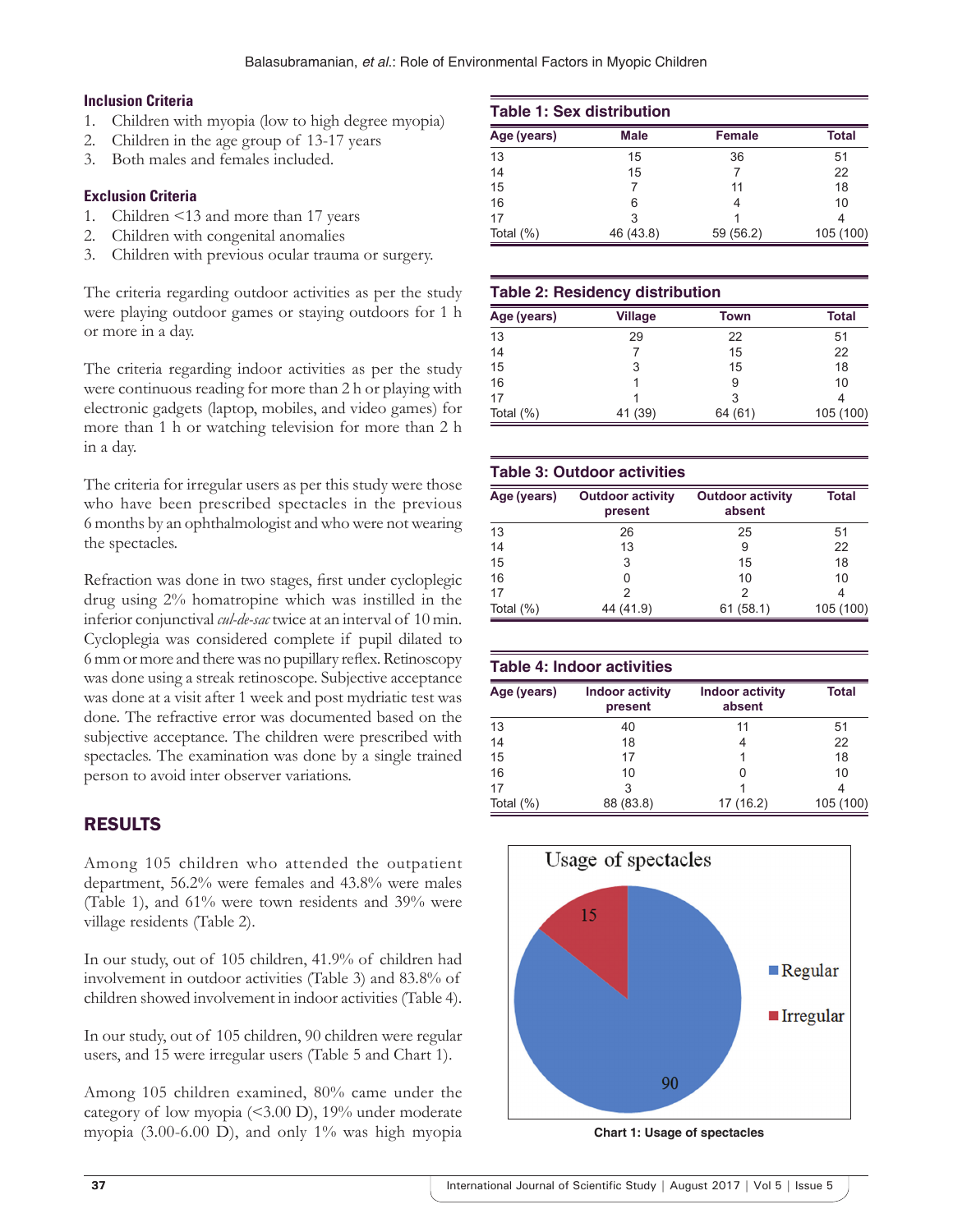| Table 5: Irregular usage of spectacles |                    |               |           |  |  |
|----------------------------------------|--------------------|---------------|-----------|--|--|
| Age (years)                            | <b>Regular use</b> | Irregular use | Total     |  |  |
| 13                                     | 43                 | 8             | 51        |  |  |
| 14                                     | 19                 | 3             | 22        |  |  |
| 15                                     | 17                 |               | 18        |  |  |
| 16                                     | 8                  |               | 10        |  |  |
| 17                                     |                    |               |           |  |  |
| Total $(\%)$                           | 90 (85.7)          | 15(14.3)      | 105 (100) |  |  |

#### **Table 6: Grading of myopia**

| Age (years)  | Low<br>myopia | <b>Moderate</b><br><b>High</b><br>myopia<br>myopia |      | <b>Total</b> |
|--------------|---------------|----------------------------------------------------|------|--------------|
| 13           | 47            | 4                                                  |      | 51           |
| 14           | 18            | 3                                                  |      | 22           |
| 15           | 12            | 6                                                  |      | 18           |
| 16           |               | 3                                                  | 0    | 10           |
| 17           | 2             | っ                                                  |      |              |
| Total $(\%)$ | 84 (80)       | 20(19)                                             | 1(1) | 105 (100)    |

| Table 7: Myopia grading among both sex |               |                           |       |                 |         |
|----------------------------------------|---------------|---------------------------|-------|-----------------|---------|
| Gender                                 | Low<br>myopia | <b>Moderate</b><br>myopia | Total | $\gamma^2$ (df) | P value |
| Male $(\%)$                            | 36(42.8)      | 9(45)                     | 45    | 0.03            | 0.862   |
| Female (%)                             | 48 (57.2)     | 11(55)                    | 59    |                 |         |
| Total $(\%)$                           | 84 (100)      | 20 (100)                  | 104   |                 |         |

#### **Table 8: Myopia grading among different residencies**

| Area           | Low<br>myopia | <b>Moderate</b><br>myopia | Total | $\gamma^2$ (df) | P value |
|----------------|---------------|---------------------------|-------|-----------------|---------|
| Town $(\%)$    | 45 (53.6)     | 18 (90)                   | 63    | 8.976           | 0.003   |
| Village $(\%)$ | 39(46.4)      | 2(10)                     | 41    |                 |         |
| Total $(\%)$   | 84 (100)      | 20 (100)                  | 104   |                 |         |

#### **Table 9: Myopia grading among regular and irregular users of spectacles**

| <b>Usage</b>     | Low<br>myopia | <b>Moderate</b><br>myopia | Total | $\gamma^2$ (df) | P value |
|------------------|---------------|---------------------------|-------|-----------------|---------|
| Regular (%)      | 72 (85.7)     | 17(85)                    | 89    | 0.007           | 0.935   |
| Irregular $(\%)$ | 12(14.3)      | 3(15)                     | 15    |                 |         |
| Total $(\%)$     | 84 (100)      | 20 (100)                  | 104   |                 |         |

(>6.00 D) and were excluded from the study for further comparisons (Table 6).

The grading of myopia as per sex showed that 57.2% females were low myopes as compared to males (42.8%) and 55% females were moderate myopes as compared to males (45%) (Table 7).

In our study, 53.6% town residents were low myopes and 46.4% villagers were low myopes, and 90% of town

## **Table 10: Myopia grading compared with outdoor activity**

| <b>Outdoor activity</b> | Low<br>myopia | <b>Moderate</b><br>myopia | <b>Total</b> | $\gamma^2$ (df) | P value |
|-------------------------|---------------|---------------------------|--------------|-----------------|---------|
| Present (%)             | 40 (47.6)     | 3(15)                     | 43           | 5.806           | 0.016   |
| Absent (%)              | 44 (52.4)     | 17 (85)                   | 61           |                 |         |
| Total $(\%)$            | 84 (100)      | 20 (100)                  | 104          |                 |         |

#### **Table 11: Myopia grading compared with indoor activities**

| <b>Indoor activity</b> | Low<br>myopia | <b>Moderate</b><br>myopia | <b>Total</b> | $\gamma^2$ (df) | P value |
|------------------------|---------------|---------------------------|--------------|-----------------|---------|
| Present (%)            | 67 (79.7)     | 20 (100)                  | 87           | 3472            | 0.0624  |
| Absent (%)             | 17(20.3)      | 0(0)                      | 17           |                 |         |
| Total $(\%)$           | 84 (100)      | 20 (100)                  | 104          |                 |         |

## **Table 12: Outdoor activity among different residencies**

| <b>Outdoor activity</b> | Town     | <b>Village</b> | Total | $\gamma^2$ (df) | P value |
|-------------------------|----------|----------------|-------|-----------------|---------|
| Present (%)             | 12(19)   | 31(75.6)       | 43    | 30.474          | 0.0001  |
| Absent (%)              | 51(81)   | 10(24.4)       | 61    |                 |         |
| Total $(\%)$            | 63 (100) | 41 (100)       | 104   |                 |         |



**Chart 2: Usage of spectacles in low and high myopia**



**Chart 3: Myopia grading compared with outdoor and indoor activities**

residents were moderate myopes as compared to the counterpart (10%) (Table 8).

In our study, out of 84 children with low myopia, 72 were regular users, and 12 were irregular users. 85% of children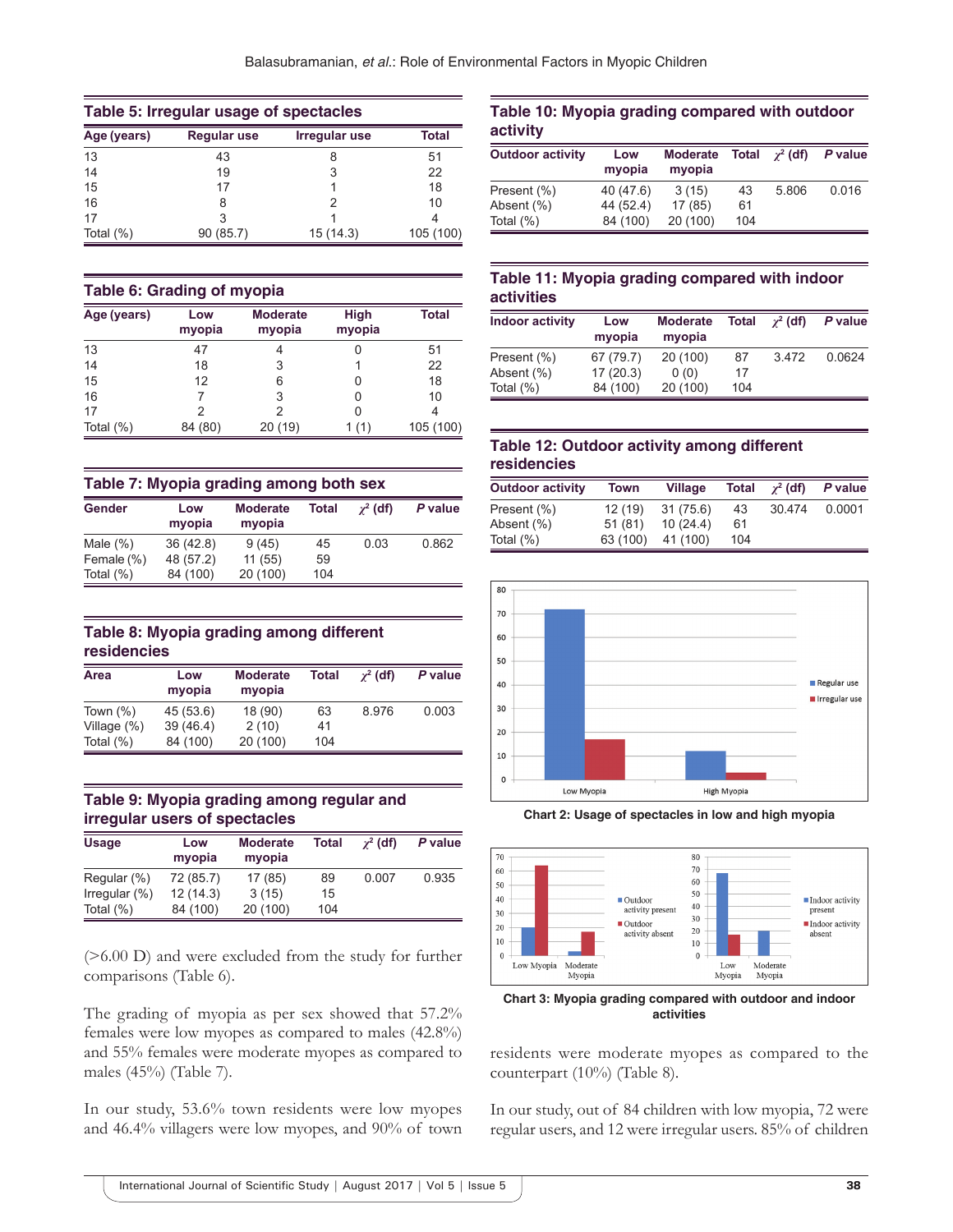with moderate myopia were regular users and 15% of children were irregular users (Table 9 and Chart 2).

In our study, 47.6% of low myopes had outdoor activity and 52.4% had no significant outdoor activities. Only 15% of moderate myopes had outdoor activities and 85% had no significant outdoor activities (Table 10). 79.7% of low myopes had indoor activity and 20.3% had no indoor activity. Among moderate myopes, 100% had indoor activity (Table 11 and Chart 3).

Analyzing the outdoor activities among different residencies, 75.6% of rural children showed significant outdoor activities as compared to only 19% of urban children (Table 12).

# **DISCUSSION**

A total of 105 children who visited our Outpatient Department in Government Raja Mirasudhar Hospital, Thanjavur Medical College, Thanjavur, were analyzed in this study period of June 2015 to May 2016.

It was found that among 105 children, the occurrence of myopia in males was 43.8% and in female 56.2% which correlates with the previous studies.<sup>2,3</sup> Magnitude of myopia was more in town residents (61%) as compared to village residents (39%) which correlate with the study of Foster *et al.*<sup>4</sup> and other studies.<sup>5,6</sup> It was found that among the previous myope's females were irregular users (20.3%) as compared to males (6.7%) which correlate with the study of Prema *et al.* and Sonam *et al*. 7 In addition, it was found that irregular usage was more in villagers (22%) as compared to town residents (9.6%) which showed that awareness regarding regular usage and periodic visits to ophthalmologist was less in them.

It was found that outdoor activity was more in village residents (75.6%) as compared to town residents (19%) which might be responsible for the lower magnitude of myopia in them. Hence, the significance of exposure to sunlight in this study correlates with that of Rose<sup>8</sup> and Morgan et al.<sup>9</sup>

It was found that almost all the town residents had indoor activities as compared to villagers (58.5%) which might again contribute to the higher magnitude of myopia in town children.10,11 The percentage of nil indoor activities in 41.5% of villagers was surprising that even today certain villagers do not have electronic gadgets such as television and mobiles as per the history elicited from parents.

It was found that 52.4% of low myopes had no outdoor activity while 47.6% had outdoor activity. On the other hand, 85% of moderate myopes had no outdoor activity while the rest 15% had outdoor activity. The percentage of moderate myopia was high in those not involved in outdoor activity.12-14

It was found that the percentage of females with outdoor activity was 32.2% as compared to males 53.3%. Although it was not statistically significant; it's a bitter truth that girl children are not allowed for outdoor physical activities right from their high school level.

# **CONCLUSION**

The literature on myopia was studied. Materials and methods employed were stated. In the study of 105 children, out of 40 village children, 95% has low degree of myopia, and 5% has moderate myopia. Out of 65 town children, 72% has low degree of myopia and 26% has moderate myopia. Out of 26 girls in village, 30.76% had the previous history of irregular use of glasses. Out of 33 girls from town 63% had a history of limited outdoor activity, and out of 32 boys from town 31% had limited outdoor activity due to study pressure. Almost all children gave a history of playing with computers and mobiles.

With school health programs, early diagnosis of children with refractive error helped to decrease the incidence of amblyopia significantly.

This study stressed the significance of periodic follow-up of all myopic children since there are a significant number of irregular users especially girls since they feel shy (as per history).

As per the study of Morgan, adequate exposure to sunlight has a significant role in slowing down the progression of myopia by controlling the axial growth of eyeball. Hence, parents must be taught about the significance of involving them in outdoor activities. Parents are happy to say that their children are bookworms. This idea should be totally swept out of their mind and children in the study were given health education.

Myopia and its related visual impairment may affect the productivity, mobility, and quality of life when these children become tomorrow's citizens. Hence, not only early recognition of myopia is important but also the awareness regarding its progression and the influence of environmental factors should be emphasized.

#### **Role of Pediatrician**

Sedentary lifestyle and intake of high saturated fat increase the risk of progression of myopia. Hence, pediatricians who deal with childhood obesity not only play a role in reducing childhood mortality due to systemic complications of obesity but also are responsible for preventing ocular morbidity by giving health education.